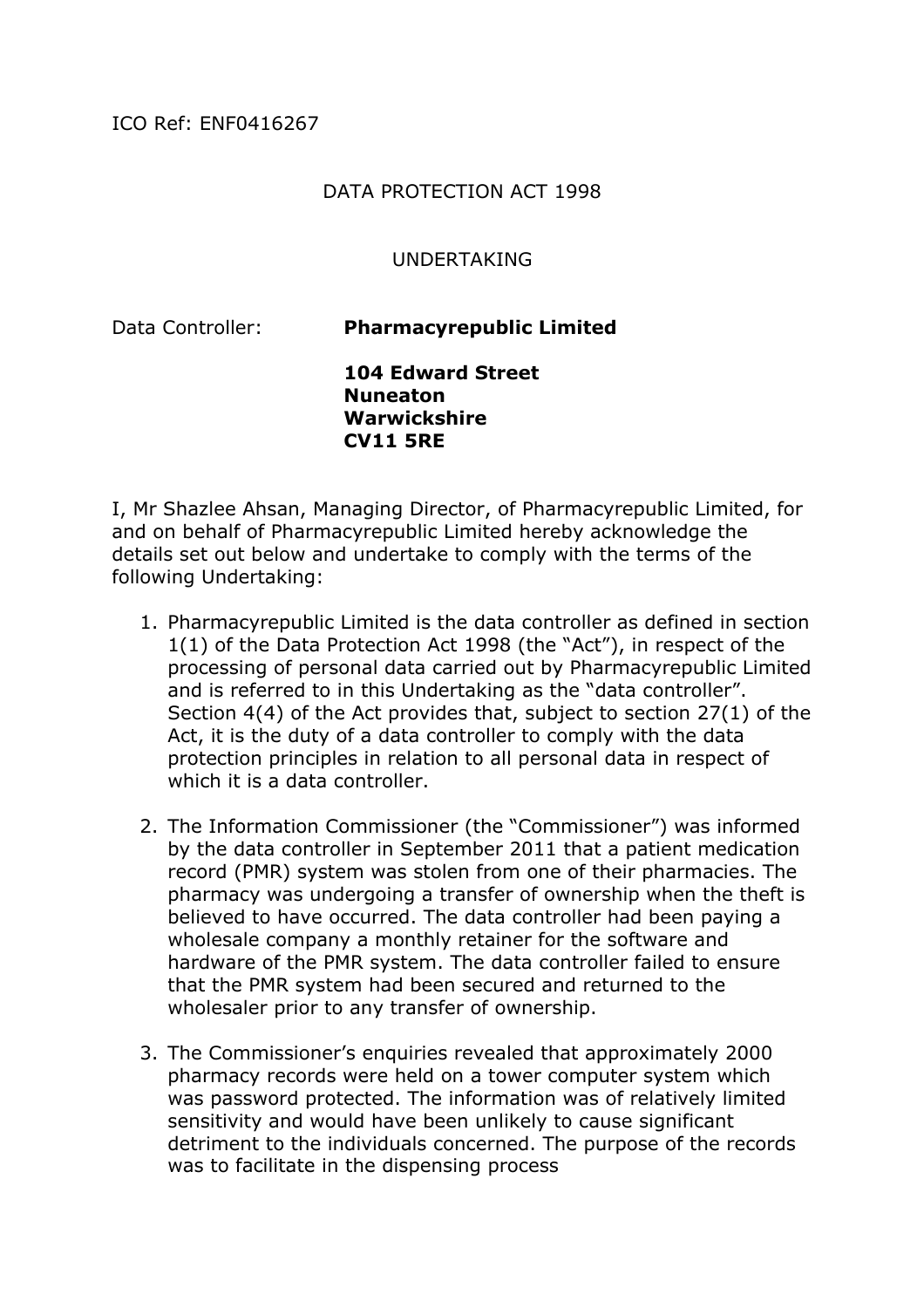## ICO Ref: ENF0416267

and help identify drug to drug interactions that may arise from subsequent prescriptions. The data controller had not taken adequate steps to safely retrieve the PMR system and return it to the wholesale company prior to the transfer of ownership process.

- 4. The Commissioner has considered the data controller's compliance with the provisions of the Act in the light of this matter. The relevant provision of the Act is the Seventh Data Protection Principle. This Principle is set out in Schedule 1 Part I to the Act. The Commissioner has also considered the fact that some of the data stolen in this incident consisted of information as to the physical or mental health or condition of the data subjects. Personal data containing such information is defined as "sensitive personal data" under section  $2[(e)]$  of the Act.
- 5. Following consideration of the remedial action that has been taken by the data controller, it is agreed that in consideration of the Commissioner not exercising his powers to serve an Enforcement Notice under section 40 of the Act, the data controller undertakes as follows:

The data controller shall, as from the date of this Undertaking and for so long as similar standards are required by the Act or other successor legislation, ensure that personal data are processed in accordance with the Seventh Data Protection Principle in Part I of Schedule 1 to the Act, and in particular that:

- 1. Adequate procedures are put in place to ensure that PMR pharmacy data is securely handled prior to any future transfer of pharmacy ownership. This also includes the physical security of keys to premises and an effective retrieval of any PMR system;
- 2. All staff are made aware of the data controller's procedures for the safe storage and retrieval of personal data and are appropriately trained how to follow these procedures;
- 3. The data controller shall implement such other security measures as are appropriate to ensure that personal data is protected against unauthorised and unlawful processing, accidental loss, destruction, and/or damage.